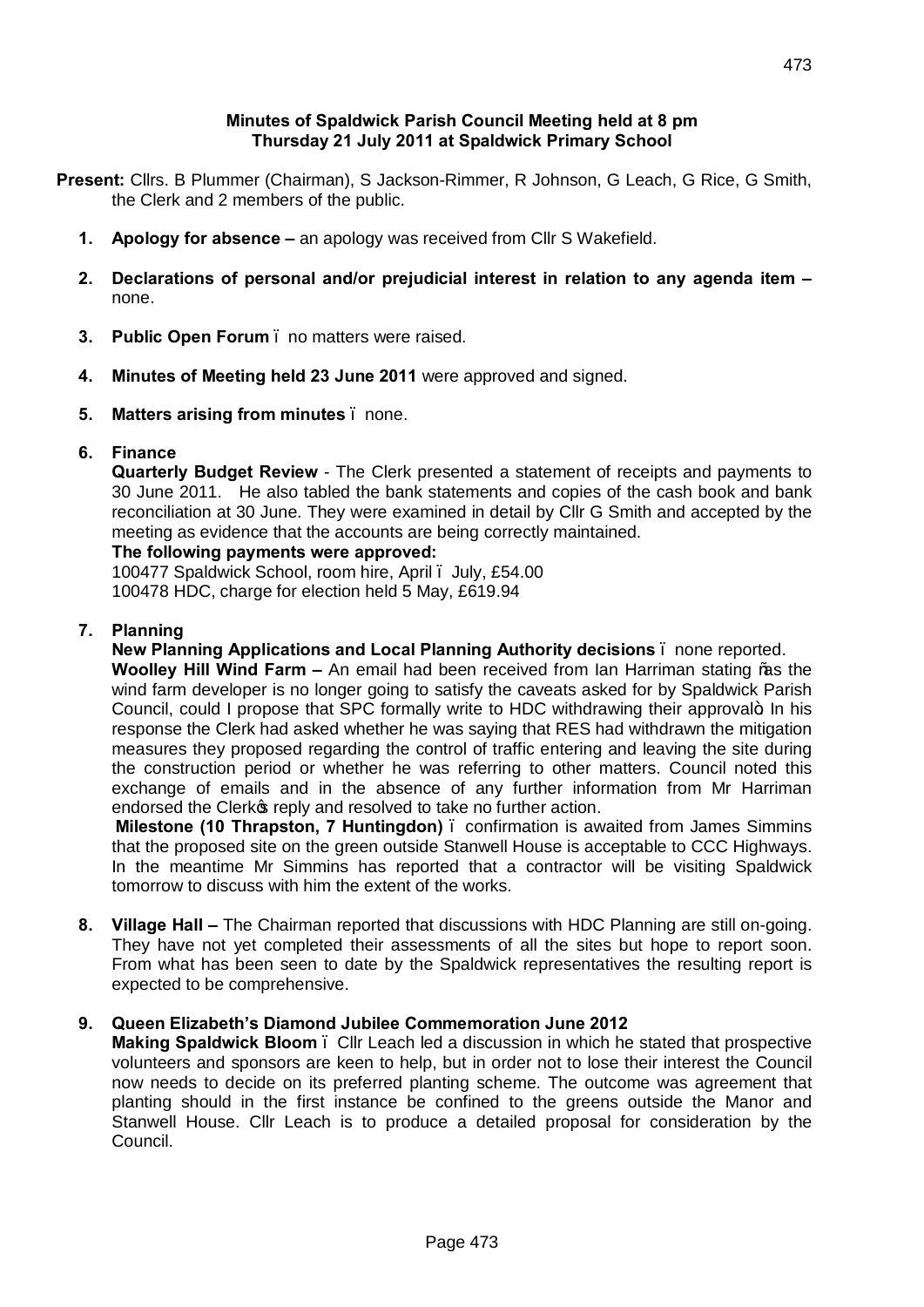**Other commemorative possibilities** as agreed at the last meeting the following proposals were discussed:-

1. Two plaques along the front of the existing memorial plinth illustrating points in history.

2. A parish booklet with input from all sections of the village with current and historic features 3. A frieze or display boards showing aspects of Spaldwick through the Ages, Initially this

could be in the Church or Community Room and perhaps later in the Village Hall. 4. Benches on Belton $\infty$  Hill and above Upthorpe Lodge looking across Spaldwick

5. Definition of a Village Walk with plaques at various sites illustrating village history

6. Planting trees in bulk or individually

The consensus being that items 1, 2 & 3 would require more effort and expertise than is currently available, the possibilities of items 4, 5 & 6 were discussed:

4. Benches at Belton f Hill and above Upthorpe Lodge - suggestions for exact locations to be requested from the public via Spaldwick news (action - the Clerk)

5. Definition of a Village Walk – the Clerk to invite John Saynor to produce a proposal for a walk and how it should be published e.g. leaflet or display board.

6. Planting trees – Cllr Leach will invite suggestions from members of the group who are interested in planting, and the Clerk will write a piece for inclusion in Spaldwick news.

#### **10. Inspection / Repair / Replacement of Assets**

**War Memorial** – The Clerk reported that Paul Wooles of Skillington Workshop, Grantham had earlier in the day carried out a detailed examination of the memorial and will supply a report on its condition and an estimate of the cost of cleaning and re-cutting where necessary.

**Notice Boards** – new board for Village Green - work in progress – Cllr Johnson.

**Tree on Village Green –** awaiting visit from Brian Ogden for advice on suspected Weeping Canker+

**Hand Hearse (Bier)** – Cllrs Johnson and Leach to continue to look for someone interested in its refurbishment.

## **11. Correspondence**

**Cambridgeshire and Peterborough Minerals and Waste LDF** – CCC reports adoption of the Core Strategy; Proposals Map C Mineral Safeguarding Areas; and Supplementary Planning Documents.

**Steve Shaw, National Co-ordinator of Local Works** – invites Parish Councils to support a proposal that developers of large planning applications should fund independent examination of their proposals by independent experts if a local council so wishes. It was agreed to consider a response at the next meeting.

## **12. Any other business**

**Neighbourhood Forum 14 July at Folksworth** – the Clerk reported that in addition to receiving the quarterly police report and recommending policing priorities for the next quarter, reports had been given by the Fire Service who are visiting schools to point out the serious problems caused by hoax call outs; and Luminus regarding the street representative scheme being introduced in the town and larger village areas. The possibility of amending the neighbourhoods to be more local was also discussed – there being only one person present from south of Stilton.

**Village mapping –** The Clerk reported that he had registered the Parish Council for membership of the Public Sector Mapping Agreement, which gives free access to the various types of map produced by Ordnance Survey. However in order to add local information onto these such as the location of the councilos assets, litter bins and street lights some software is required. Parish Online is the cheapest available which costs £20 to set up with an annual fee of £10.